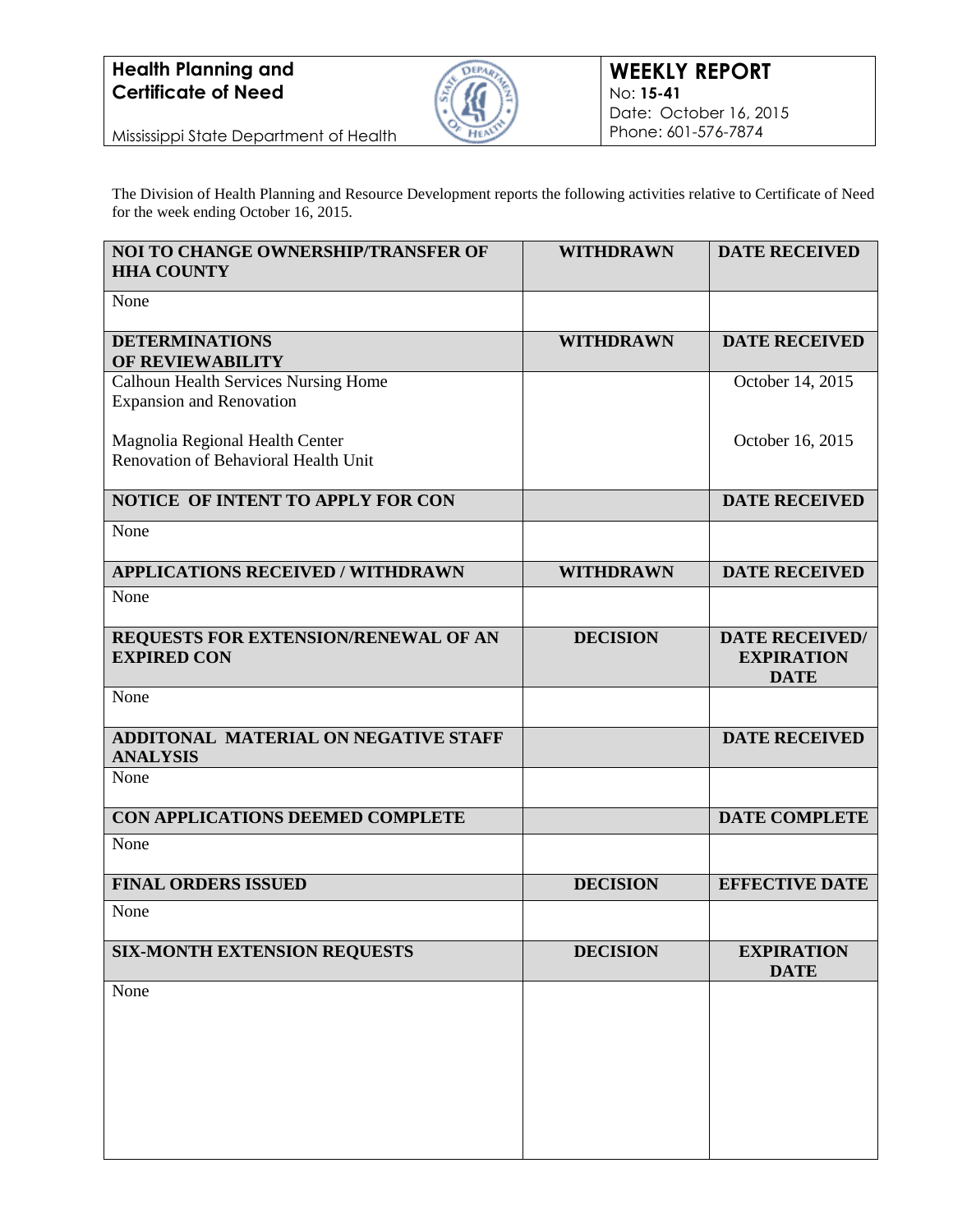

#### **WEEKLY REPORT** No: **15-41** Date: October 16, 2015 Phone: 601-576-7874

Mississippi State Department of Health

| <b>HEARINGS DURING THE COURSE OF REVIEW</b>                                                                                                                                                                                                       | <b>REQUESTED</b>       | <b>DATE</b><br><b>SCHEDULED</b> |
|---------------------------------------------------------------------------------------------------------------------------------------------------------------------------------------------------------------------------------------------------|------------------------|---------------------------------|
| <b>CON Review Number: HG-RC-0515-008</b><br>St. Dominic - Jackson Memorial Hospital<br>Renovation and Expansion of Emergency Department<br>Capital Expenditure: \$40,071,029<br>Location: Jackson, Hinds County, Mississippi                      |                        |                                 |
| Requestor: Jackson HMA LLC, d/b/a Merit Health<br>Central                                                                                                                                                                                         | August 27, 2015        | To be Scheduled                 |
| <b>CON Review Number: ASC-NIS-0614-008</b><br><b>Madison Physician Surgery Center</b><br>Establishment of a Multi-Specialty Ambulatory Surgery<br>Center<br>Capital Expenditure: \$1,869,414.00<br>Location: Madison, Madison County, Mississippi |                        |                                 |
| Requestor(s): Madison Physician Surgery Center                                                                                                                                                                                                    | September 10, 2014     | To Be Scheduled                 |
| <b>CON Review: HG-RLS-1210-039</b><br>Patients' Choice Medical Center, Raleigh<br>Lease/Relocation of 10 Chemical Dependency Beds &<br>Offering of Adult Chemical Dependency Services<br>Capital Expenditure: \$58,400                            |                        |                                 |
| Requestor: Alliance Health Center, Meridian                                                                                                                                                                                                       | March 16, 2011         | To Be Scheduled                 |
| CON Review: FSF-NIS-0610-025<br>Gumtree Imaging, LLC Tupelo<br>Acquisition/Establishment and Offering of MRI Services<br>Capital Expenditure: \$1,090,000                                                                                         |                        |                                 |
| Requestor: The Imaging Center at Gloster Creek Village                                                                                                                                                                                            | <b>August 26, 2010</b> | To Be Scheduled                 |
| CON Review: ESRD-NIS-0908-031<br>Fresenius Medical Care-Calhoun City<br>Establish/Const of a 6-Station ESRD Facility in<br><b>Calhoun County</b><br>Capital Expenditure: \$462,471                                                                |                        |                                 |
| Requestor: Fresenius Medical Care                                                                                                                                                                                                                 | March 9, 2010          | To Be Scheduled                 |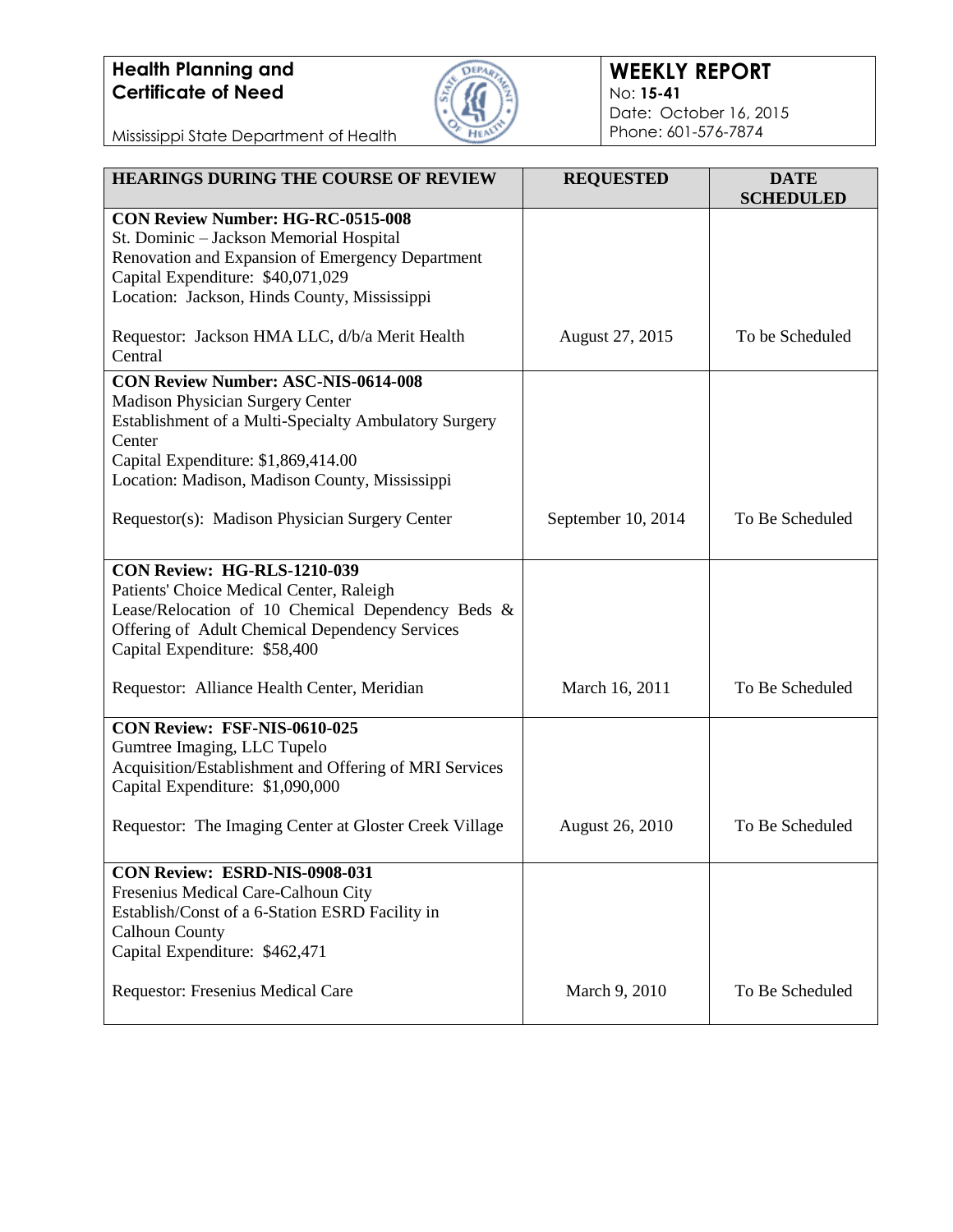

Mississippi State Department of Health

| CON Review: ESRD-NIS-0908:035                         |                  |                 |
|-------------------------------------------------------|------------------|-----------------|
| Fresenius Medical Care-Water Valley                   |                  |                 |
| Establish/Const. of a 6-Station ESRD facility in      |                  |                 |
| Yalobusha County                                      |                  |                 |
| Capital Expenditure: \$462,471                        |                  |                 |
| Requestor: Fresenius Medical Care                     | March 9, 2010    | To Be Scheduled |
| CON Review: FSF-NIS-0808-024                          |                  |                 |
| Advanced Medical Imaging of Greenville, LLC           |                  |                 |
| Provision of MRI Services in Washington County        |                  |                 |
| Capital Expenditure: \$0                              |                  |                 |
| Requestor: Delta Regional Medical Center              | December 3, 2008 | To Be Scheduled |
| <b>CON Review: FSF-NIS-0807-018</b>                   |                  |                 |
| Desoto Imaging and Diagnostics, LLC                   |                  |                 |
| <b>Establishment of Mobile PET Services</b>           |                  |                 |
| Capital Expenditure: \$0                              |                  |                 |
| Requestor: Baptist Memorial Hospital - DeSoto         | December 3, 2007 | To Be Scheduled |
| CON Review: HG-NIS-1206-038                           |                  |                 |
| Laird Hospital, Inc.                                  |                  |                 |
| Offering of MRI Services at Rush Medical Clinic,      |                  |                 |
| Philadelphia                                          |                  |                 |
| Capital Expenditure: \$14,500                         |                  |                 |
| Requestors: Neshoba County General Hospital & InSight | May 2, 2007      | To Be Scheduled |
| <b>Health Corporation</b>                             |                  |                 |
| CON Review: FSF-NIS-1006-031                          |                  |                 |
| Starkville Orthopedic Clinic, Starkville              |                  |                 |
| Acquisition of MRI Equipment and Offering of Open     |                  |                 |
| <b>Orthopedic MRI Services</b>                        |                  |                 |
| Capital Expenditure: \$802,060                        |                  |                 |
| Requestor: Oktibbeha County Hospital                  | January 16, 2007 | To Be Scheduled |